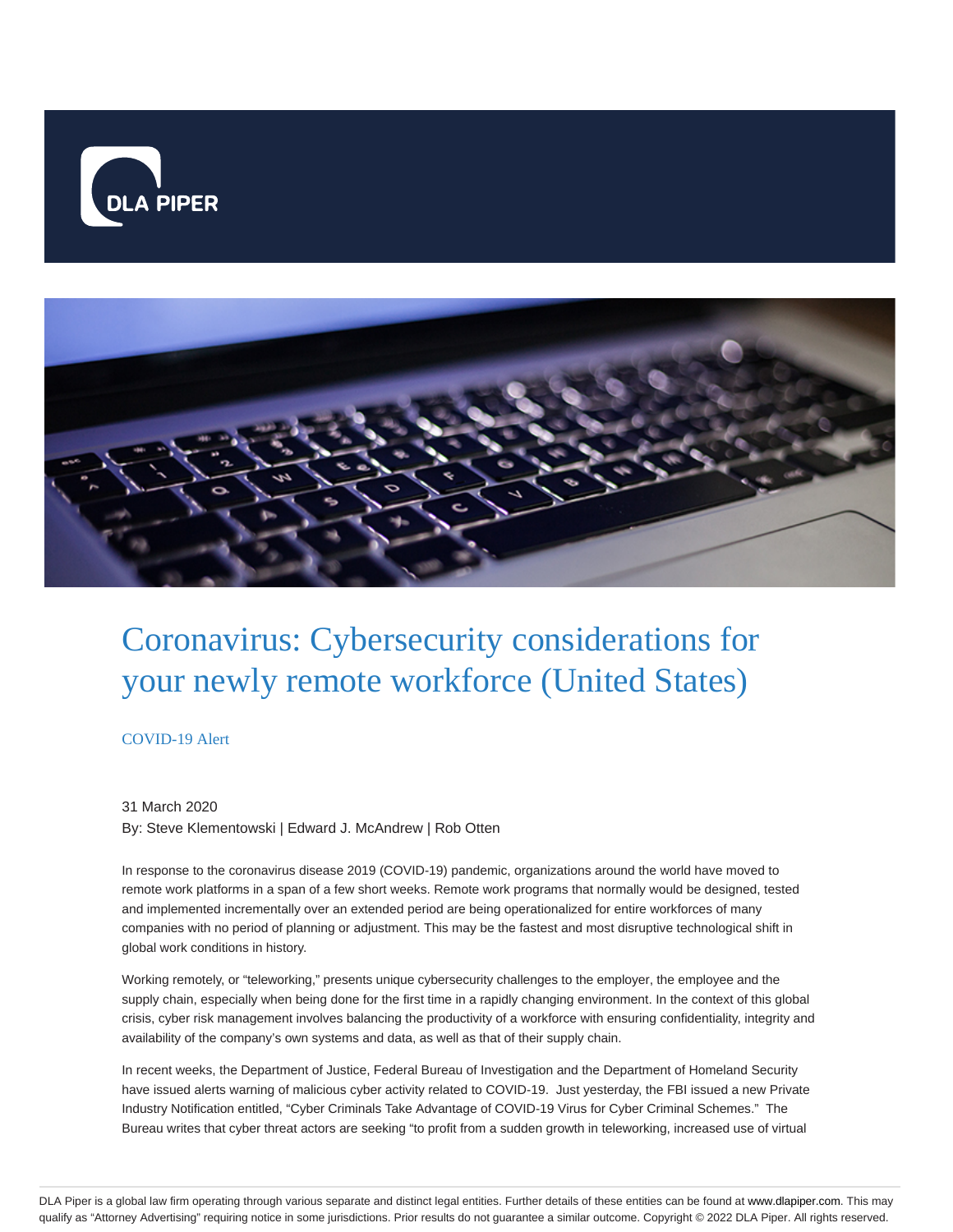education systems for online classes, a surge in online shopping, public appetite for information related to the pandemic, and the criticality of maintaining functioning critical infrastructure networks."

We highlight below some of the key issues to consider as we move through this transformative period of remote working. We include some of the cybersecurity practices that are included in industry standards and legal frameworks, and that have been reaffirmed through our collective experience in cyber incident response. It is important to note, though, that cybersecurity regulation is generally sector-specific. Whether any particular cybersecurity practice is legally required is beyond the scope of this Alert. The views expressed below do not constitute legal advice.

#### **Awareness and Training**

Various laws and best practices speak of the need to train network users on the latest security best practices. Security policies and procedures may be updated to include additional guidance for working remotely and distributed to all remote employees. Employers' checklists of cyber best practices and periodic cybersecurity updates to employees generally advise them of emerging threats and remind them of related best practices. COVID-19 resource pages may also include cybersecurity information. If personal devices are used to access company resources, employers may remind employees to: (1) update their device's operating system and apps; (2) ensure anti-virus software is installed and running on all devices used for remote work; and (3) enable security features for browsers and cloud-based applications and accounts. Employees should also be reminded of best practices when connecting to Wi-Fi networks outside of their office, including securing wireless routers at home.

#### **Email protection**

Employees not accustomed to working remotely are especially vulnerable to email-facilitated cybercrime. The most prevalent schemes include phishing designed to trick them into disclosing credentials or other confidential information, as well as business email compromises focused on diverting electronic payments to criminals' accounts. Sophisticated attacks can tailor messages individually to dupe specific employees. Governments and cybersecurity experts are reporting a surge in COVID-19-related phishing activity.

Employees should be on alert for increased phishing attempts related to the current situation. Where appropriate, employers may consider providing specific examples to illustrate how to spot malicious messages or engaging a security firm to send test phishing messages. Employees may be reminded to use government or trusted news sources for information about COVID-19 and to verify the URL for such sites before interacting with them. Enabling "safe searching" browser security features can help. As part of an organization's continued cybersecurity messaging, employers also should strongly consider reminding employees to be vigilant and not to disclose credentials or personal or business confidential information over email or to any untrusted website to which they are directed by email.

Among the ways to potentially combat phishing attempts: (1) double checking the email address of the sender; (2) confirming that the email address is the same and is correct on a reply message; (3) paying close attention to grammar/typos, wording, sentence structure, tone and context for any message seeking information or some responsive action; and (4) using a separate form of authentication (usually and most easily phone calls to a "known good" number) to confirm the authenticity of the email communication and any request for a funds transfer above a de minimis amount. Where feasible, consider using encryption and secure file transfer platforms for the transmission of sensitive data.

#### **Secure systems enabling remote access**

Virtual Private Networks (VPNs) are a common tool used to enable secure, remote access to an organization's internal networks. It is a best practice to use VPNs or other secure "tunnels" whenever feasible, particularly if users are working from personal devices. Businesses should strongly consider confirming that systems enabling remote access, such as VPNs and other network infrastructure devices, are patched to the highest available version. Systems not previously made available outside of a business's network may now be exposed out of necessity. Best practices generally include having IT administrators validate system configurations against security standard and reference architectures for those systems. Industry standards and various laws require different systems on the enterprise network to be limited to those with a business need and on a "least privilege" basis. Security departments are also encouraged to consider adjusting security monitoring alerts to reduce false positives and provide additional oversight given the atypical usage patterns caused by heavy telework.

#### **Multi-Factor Authentication**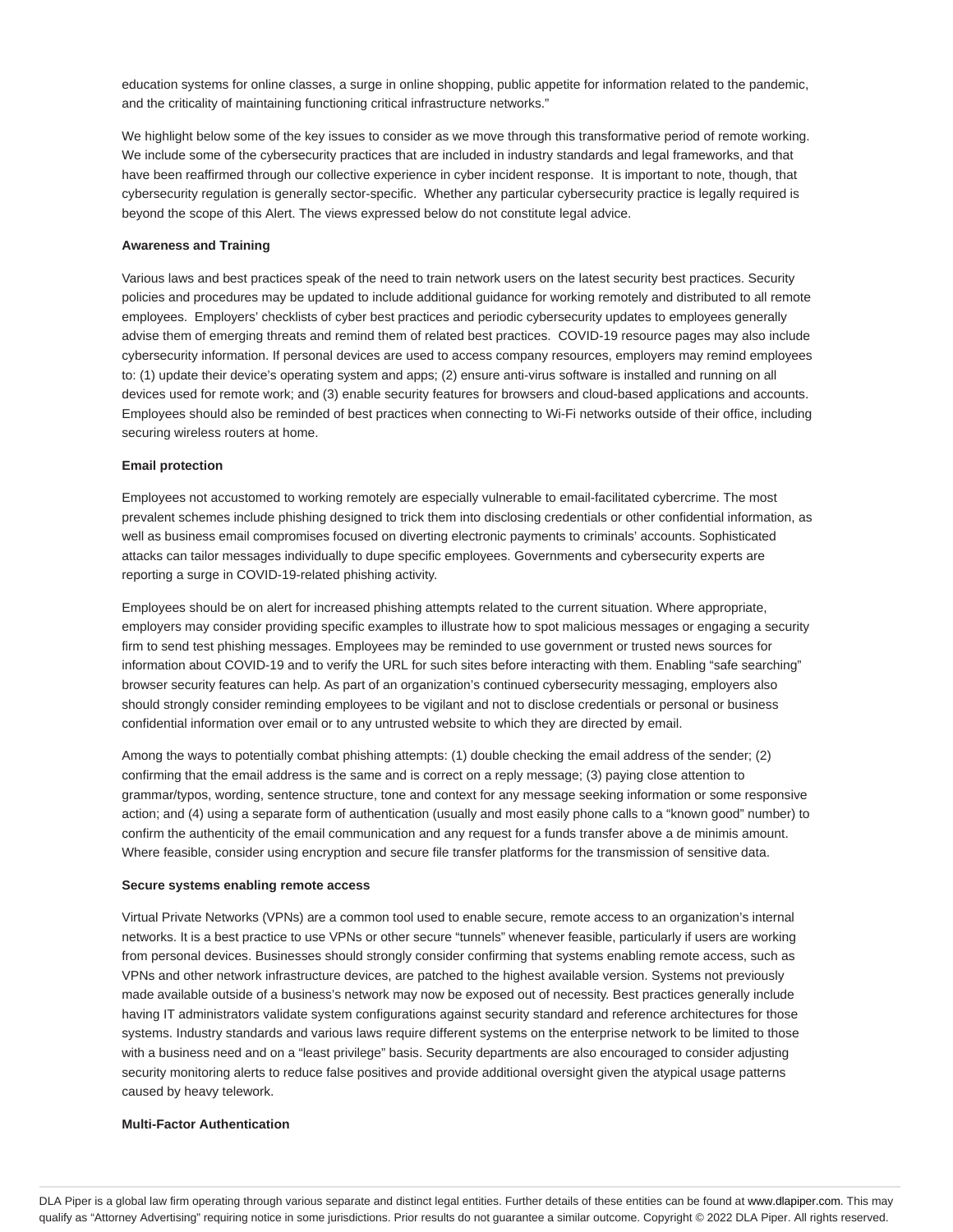Multi-Factor Authentication (MFA) is a powerful tool in combating potential unauthorized access to systems where access credentials have been lost or stolen. As additional systems are made accessible outside of the business's network and employees are targeted in phishing attempts, this additional layer of security can potentially help prevent many intrusions. Where feasible, it is a best practice for employees with remote access to have MFA enabled on their accounts. Some newer laws, such as the New York Department of Financial Services Cybersecurity Regulation, require MFA under certain circumstances. If hardware-based tokens are not available on short notice, many MFA providers support software-based tokens that can be rolled out easily and quickly. Where organizations must allow employees to use personal or commercially available accounts for work purposes, consider whether MFA controls may be utilized where available.

#### **Non-standard cloud technology**

Employers should reaffirm which hardware, software and tools are approved and available for their remote use and how confidential information should be handled. These controls work best where employees are made aware of which tools may be used to store and share files securely while working remotely. Blacklisting certain email and file-sharing websites and setting up a process for exceptions can effectuate policies that limit the use of non-standard technology.

#### **Business continuity and IT support**

IT practitioners have been working tirelessly to set up and support their user populations with secure, remote access. As employees work from home, organizations can expect an onslaught of IT issues related to remote access. Help desks may be overburdened and face significant delays triaging and identifying critical issues. IT managers are strongly encouraged to consider holding regular touchpoints with business leaders to identify critical issues affecting the remote workforce and align on priorities for resolution. Asset criticality ratings may be revisited and adjusted to ensure adequate attention is given to resources that are critical to the remote workforce.

In light of the heavy demands on IT support currently, consider setting up alternative, out-of-band channels for reporting potential cybersecurity incidents. Lastly, employers are strongly encouraged to consider reminding employees of their responsibilities related to reporting potential incidents.

#### **Time to revisit your cyber incident response plan**

Every organization is encouraged to review – and revise, where necessary – its cyber incident response plan to account for new attack risks to its own network, as well as on its supply chain. Incident responders need out-of-network access to scenario-specific response protocols, business continuity/disaster recovery plans, team contact lists, key vendor agreements, communications packets, law enforcement contacts and legal resources (contract matrixes, data breach notification requirements, etc.). It is always best for alternative, out-of-band communications channels to be established for the incident response team and key incident response stakeholders. Businesses are urged to analyze cyber insurance policies for notification obligations and required approvals for the use of response vendors (legal, forensics, public relations, notifications, etc.). If they are not already in place, employers may also seek to negotiate and execute master service agreements with external response vendors – in advance and under legal privilege – to ensure that scalable resources are at the ready if needed. A best practice is to prepare a litigation preparedness plan to ensure that any incident response is executed in a manner that mitigates potential liability and litigation risk. Lastly, employees should be reminded of their responsibilities related to reporting potential incidents, including the channels for doing so while working remotely.

#### **The path forward**

As the situation continues to change rapidly on both global and national scales, it is imperative that we remain attentive to government guidelines, directives, laws and orders (whether issued by the CDC or other federal, state or local health authorities).

This alert highlights only some of the key issues raised by this rapid transition to remote work. It is not intended to be comprehensive, and it does not constitute legal advice.

Please contact the authors, any member of the DLA Piper Cybersecurity Team, or your DLA Piper relationship attorney if you would like more specific advice, whether on cybersecurity matters or any wider business issues.

And please visit our Coronavirus Resource Center and subscribe to our mailing list to receive alerts, webinar invitations and other publications to help you navigate this challenging time.